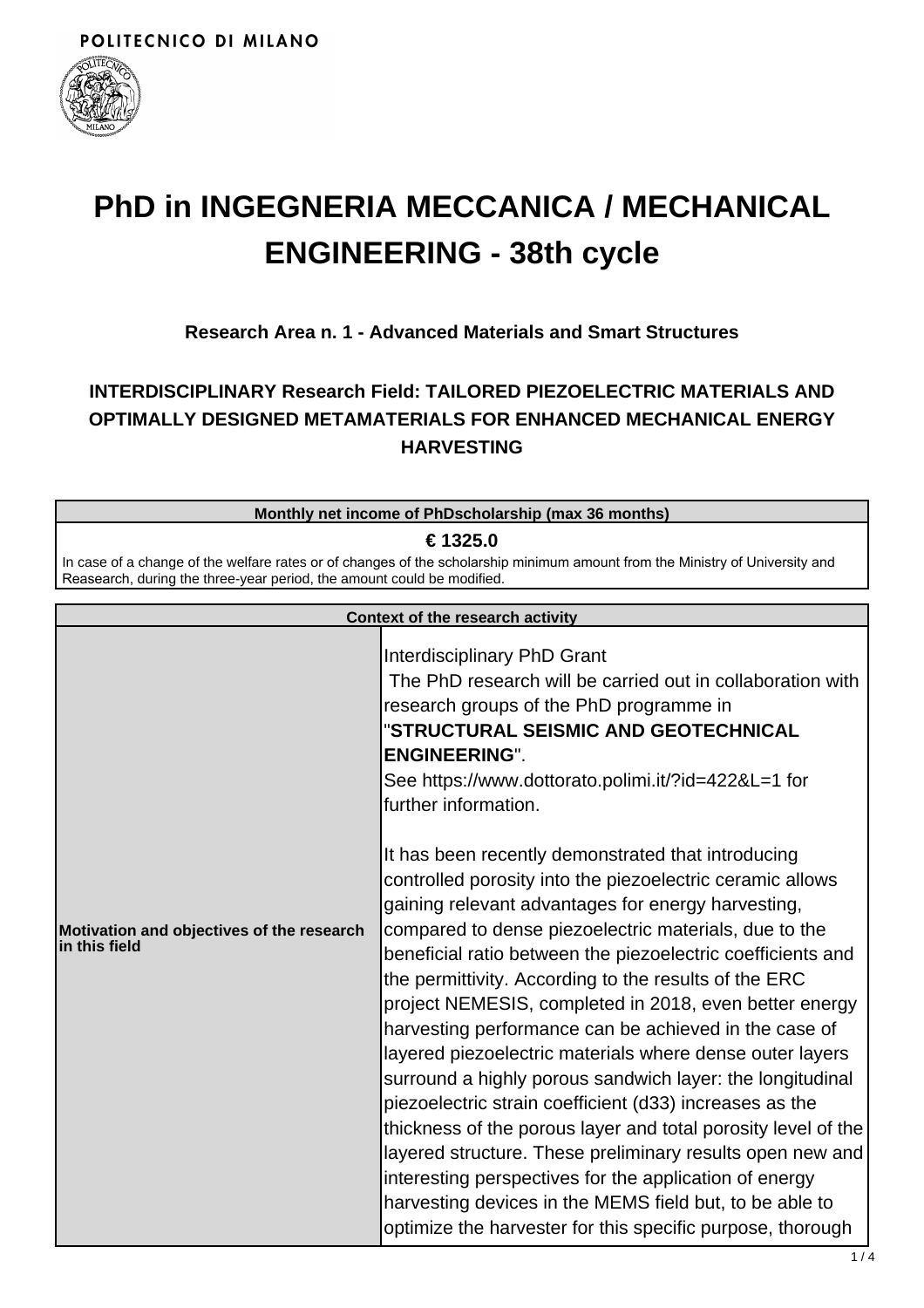┓



|                                                                                        | research in the multi-physics and multi-scale modeling of<br>these new materials as well as in the analysis of the<br>powder synthesis route and shaping technology is<br>required. The piezoelectric features can be suitably<br>designed, harnessing the capabilities of innovative<br>techniques of additive manufacturing. As a matter of fact,<br>it is currently possible to create objects of complex shape,<br>made of ceramic materials, both via binder jetting (powder<br>-based additive manufacturing) and through inkjet printing.<br>The research group has developed specific skills on such<br>topics and may access to experimental equipment at the<br>cutting edge of technology. The use of those machines,<br>combined with a set of preliminary computational studies,<br>may lead to the precise engineering of the porosity level,<br>in order to achieve piezoelectric materials with<br>unprecedented electro-mechanical features. The<br>innovative piezoelectric materials can be applied to real<br>devices for energy harvesting, also in view of recent<br>research on the beneficial effect of metamaterials which<br>are able to control the propagation of elastic waves. The<br>research proposal aims at the optimal design of the<br>metamaterial, so that the elastic energy can be focused<br>on specific points, boosting the interaction with a<br>piezoelectric resonator. The research group reached<br>significant results in that field, but the shape optimization<br>of the metamaterial is quite complicate. As a<br>consequence, we plan to adopt the techniques of artificial<br>intelligence, and more specifically of reinforcement<br>learning, for the achievement of optimal metamaterials. In<br>that way, the coupling of optimal metamaterials and<br>innovative piezoelectric material may lead to interesting<br>results in the ambit of vibration energy harvesting. |
|----------------------------------------------------------------------------------------|------------------------------------------------------------------------------------------------------------------------------------------------------------------------------------------------------------------------------------------------------------------------------------------------------------------------------------------------------------------------------------------------------------------------------------------------------------------------------------------------------------------------------------------------------------------------------------------------------------------------------------------------------------------------------------------------------------------------------------------------------------------------------------------------------------------------------------------------------------------------------------------------------------------------------------------------------------------------------------------------------------------------------------------------------------------------------------------------------------------------------------------------------------------------------------------------------------------------------------------------------------------------------------------------------------------------------------------------------------------------------------------------------------------------------------------------------------------------------------------------------------------------------------------------------------------------------------------------------------------------------------------------------------------------------------------------------------------------------------------------------------------------------------------------------------------------------------------------------------------------------------------------------------------------------------|
| Methods and techniques that will be<br>developed and used to carry out the<br>research | The methods and techniques that will be used and further<br>developed within this PhD are:<br>• Selection of the lead-free material, the composition and<br>the geometry of the final components<br>• Simulation of the production processes, in order to<br>forecast the final properties of the ceramic materials<br>• Engineering of the microstructure through modeling of<br>the functional properties in relation to porosity amount                                                                                                                                                                                                                                                                                                                                                                                                                                                                                                                                                                                                                                                                                                                                                                                                                                                                                                                                                                                                                                                                                                                                                                                                                                                                                                                                                                                                                                                                                         |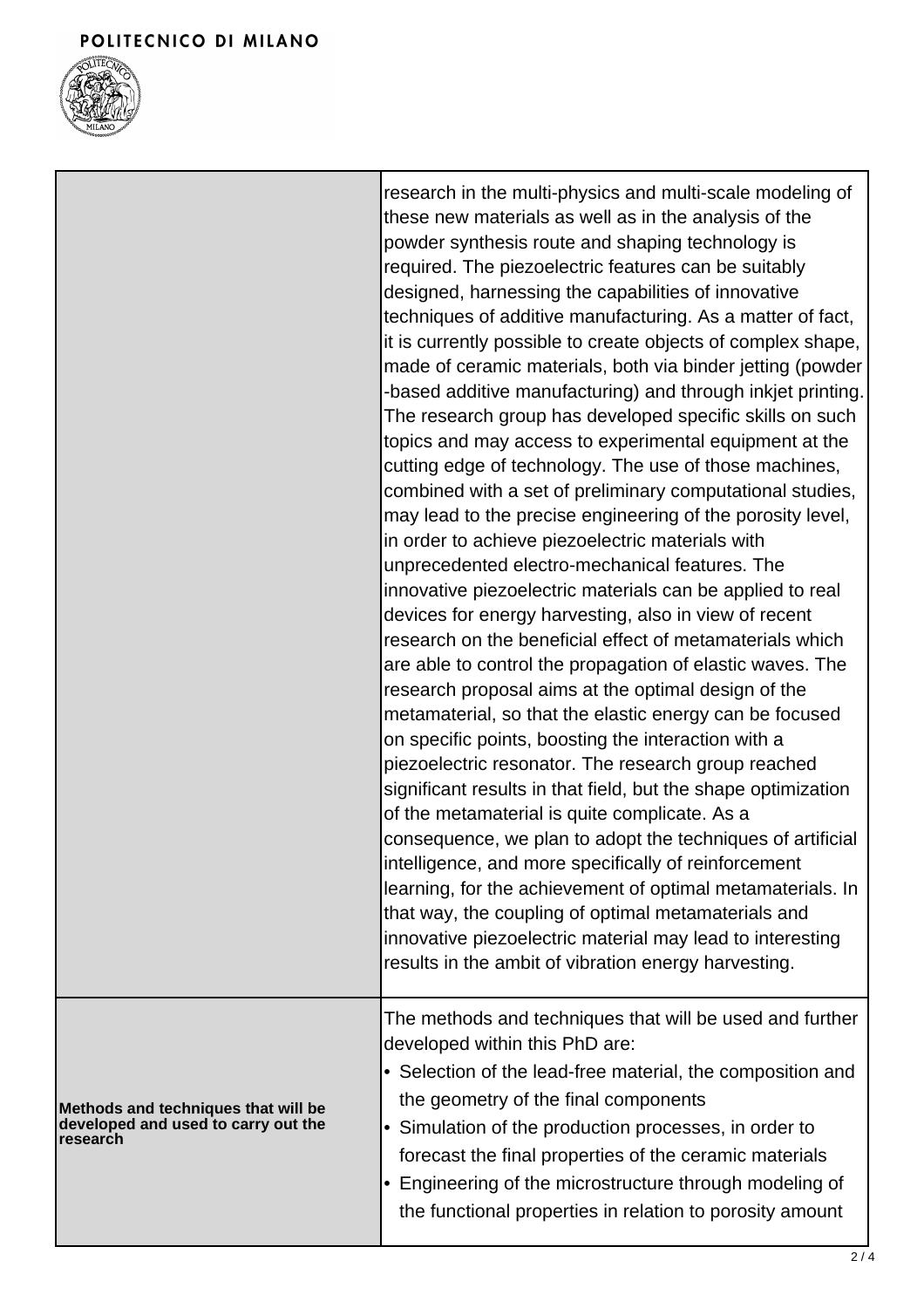# POLITECNICO DI MILANO



|                                   | and morphology<br>• Design of new energy harvesting architectures, with<br>special focus on the optimal design of metamaterials via<br>reinforcement learning<br>• Production of ceramic samples by synthesis of the<br>piezoelectric powder, cold consolidation of the complex<br>structure by binder jetting @Funtasma Lab. (to control<br>pore distribution and morphology, or generate porosity<br>graded structures), densification<br>• Study of the dispersion of nanosized powders to<br>produce inks suitable for ink jet printing of MEMS<br>devices with controlled porosity @Polifab<br>• Test of the piezoelectric properties and correlation with<br>the microstructural parameters<br>Validation of the performance of the structures for<br>mechanical energy harvesting and definition of the<br>application parameters (frequency range, output energy<br>etc). |
|-----------------------------------|-----------------------------------------------------------------------------------------------------------------------------------------------------------------------------------------------------------------------------------------------------------------------------------------------------------------------------------------------------------------------------------------------------------------------------------------------------------------------------------------------------------------------------------------------------------------------------------------------------------------------------------------------------------------------------------------------------------------------------------------------------------------------------------------------------------------------------------------------------------------------------------|
| <b>Educational objectives</b>     | At the end of the PhD cycle the candidate will be able to<br>define, design and carry out original research programs<br>by working in a team or leading a research group in the<br>field of smart materials. Opportunities will be offered for<br>spending visiting periods hosted by project partners for<br>scientific cooperation.                                                                                                                                                                                                                                                                                                                                                                                                                                                                                                                                             |
| Job opportunities                 | All project activities are strongly connected to industrial<br>needs and industrial and academic partners are directly<br>participating to project tasks.<br>Our last survey on MeccPhD Doctorates highlighteda<br>100% employment rate within the first year and a 35%<br>higher salary, compared Master of Science holders in the<br>same field.                                                                                                                                                                                                                                                                                                                                                                                                                                                                                                                                |
| Composition of the research group | 0 Full Professors<br>2 Associated Professors<br>2 Assistant Professors<br>2 PhD Students                                                                                                                                                                                                                                                                                                                                                                                                                                                                                                                                                                                                                                                                                                                                                                                          |
| Name of the research directors    | Prof. Nora Lecis, Prof. Raffaele Ardito                                                                                                                                                                                                                                                                                                                                                                                                                                                                                                                                                                                                                                                                                                                                                                                                                                           |